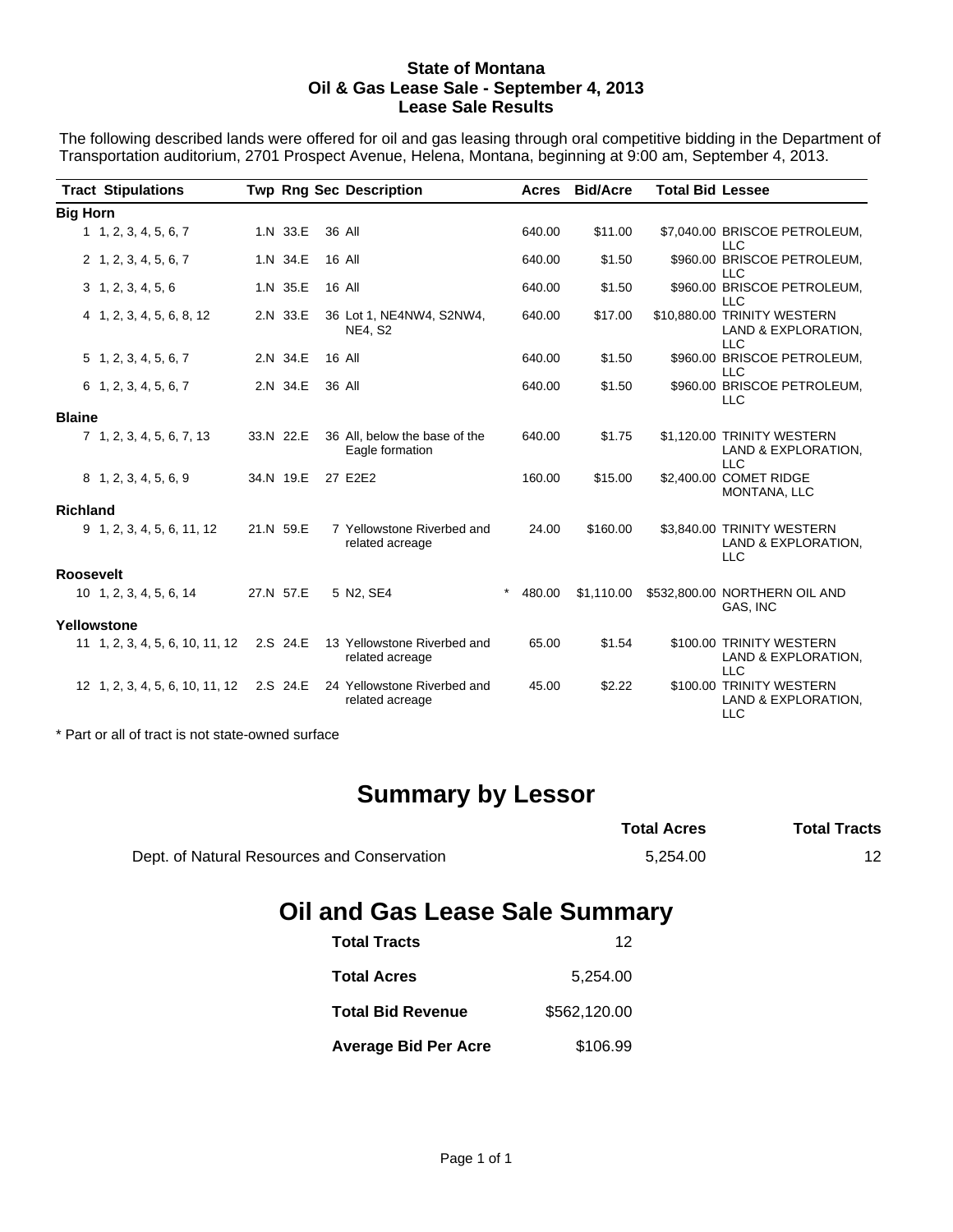## **State of Montana Oil & Gas Lease Sale - September 4, 2013 Stipulations**

- 1 Lessee shall notify and obtain approval from the Department's Trust Land Management Division (TLMD) prior to constructing well pads, roads, power lines, and related facilities that may require surface disturbance on the tract. Lessee shall comply with any mitigation measures stipulated in TLMD's approval.
- 2 Prior to the drilling of any well, lessee shall send one copy of the well prognosis, including Form 22 "Application for Permit" to the Department's Trust Land Management Division (TLMD). After a well is drilled and completed, lessee shall send one copy of all logs run, Form 4A "Completion Report", and geologic report to TLMD. A copy of Form 2 "Sundry Notice and Report of Wells" or other appropriate Board of Oil and Gas Conservation form shall be sent to TLMD whenever any subsequent change in well status or operator is intended or has occurred. Lessee shall also notify and obtain approval from the TLMD prior to plugging a well on the lease premises.

Issuance of this lease in no way commits the Land Board to approval of coal bed methane production on this lease. Any coal bed methane extraction wells would require subsequent review and approval by the board.

- 3 The TLMD will complete an initial review for cultural resources and, where applicable, paleontological resources of the area intended for disturbance and may require a resources inventory. Based on the results of the inventory, the TLMD may restrict surface activity for the purpose of protecting significant resources located on the lease premises.
- 4 The lessee shall be responsible for controlling any noxious weeds introduced by lessee's activity on State-owned land and shall prevent or eradicate the spread of those noxious weeds onto land adjoining the lease premises.
- 5 The definitions of "oil" and "gas" provided in 82-1-111, MCA, do not apply to this lease for royalty calculation purposes.
- 6 If the State does not own the surface, the lessee must contact the owner of the surface in writing at least 30 days prior to any surface activity. A copy of the correspondence shall be sent to TLMD.
- 7 Due to unstable soil conditions on this tract and/or topography that is rough and/or steep, surface use may be restricted or denied. Seismic activity may be restricted to poltershots.
- 8 Unless otherwise approved by the Department in writing, wells and related surface infrastructure, including new road construction, are prohibited within 1/2 mile of the centerline of a navigable river, lake or reservoir, and within 1/4 mile of direct perennial tributary streams of navigable waterways, on or adjacent to the tract. No surface occupancy is allowed within the bed of a river, stream, lake or reservoir, islands and accretions or abandoned channels.
- 9 Any activity within 1/8 mile of the river, stream, floodplain, or lake/reservoir on or adjacent to this tract must be approved in writing by the TLMD prior to commencement. No surface occupancy is allowed within the bed of the river and/or stream, abandoned channels, the bed of the lake/reservoir, or on islands and accretions associated with the river, stream, or lake/reservoir.
- 10 The Montana Supreme Court has declared the Yellowstone River a navigable river at the location of this tract. The State of Montana owns the beds, islands and related landforms on navigable rivers, and asserts ownership of the area covered by this lease.
- 11 This tract contains navigable riverbeds. No surface occupancy is allowed within the bed of the navigable river, abandoned channels, or on islands and accretions. In addition, upon completion of a successful well, where river title is disputed, the lessee will file an interpleader action under Rule 22, M.R.Civ.P. in the Montana District Court, or other court having jurisdiction, in which the leased lands are located for all acreage within the lease in which the title is disputed. The lessee shall name all potential royalty claimants as defendants.
- 12 If the lessee completes a successful oil and/or gas well, and if land title is disputed, the lessee shall fund professional land surveys as needed to determine the location and acreage encompassed by the spacing and/or pooling unit and the state lease acreage within that unit. Surveys shall be conducted by a licensed land surveyor acceptable to the Department, and shall be prepared pursuant to survey requirements provided by the Department.
- 13 No surface occupancy of the airport and/or related facilities is permitted without written approval of TLMD.